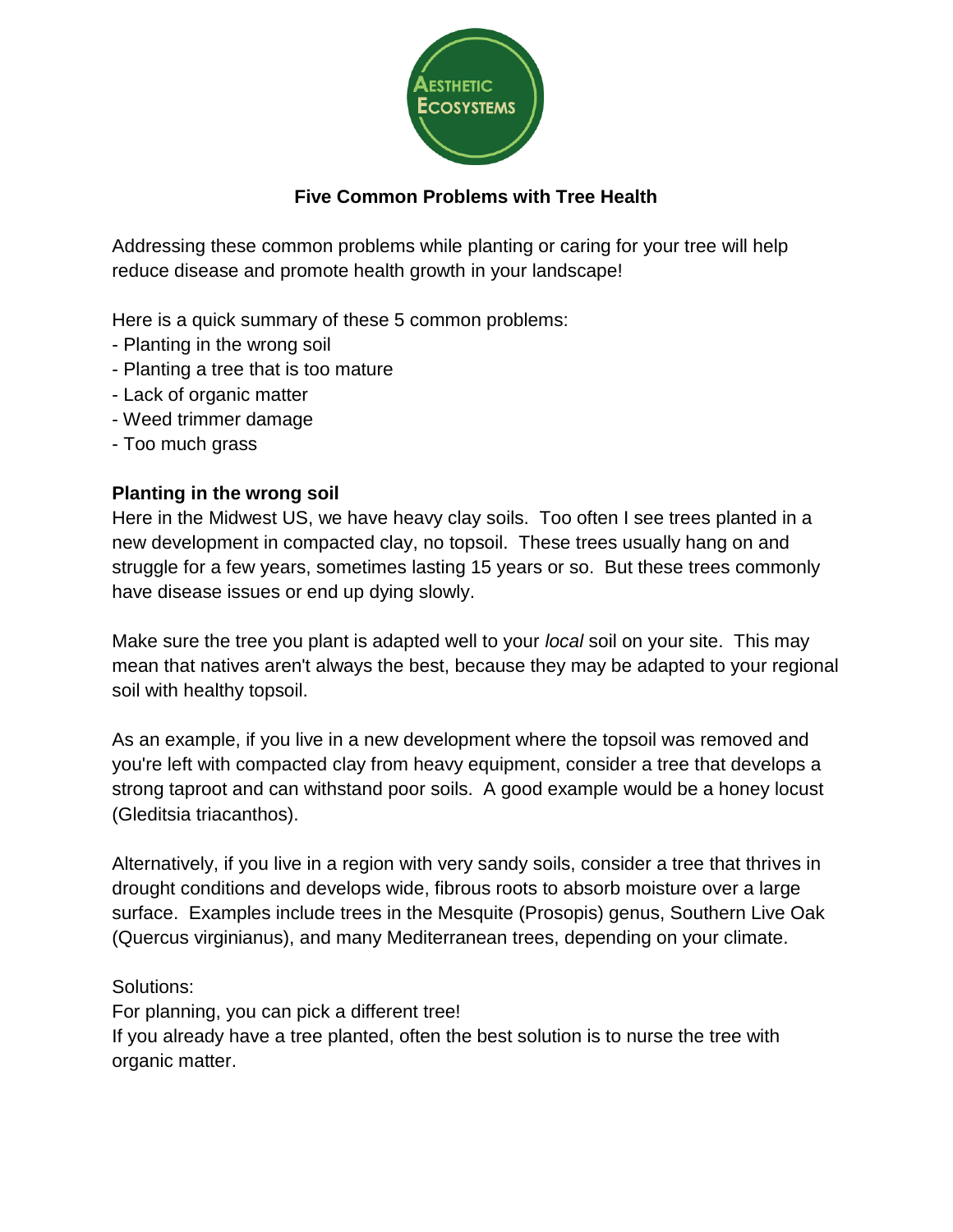Top-dressing with compost a few times annually will help provide nutrients and water retention to the tree. Make sure to top dress within the whole root zone, which often extends as wide as or even beyond the canopy.

Adding various mulches depending on the tree type is also helpful. Try to avoid the colored wood mulch, which may contain treated lumber scraps as well as dyes that may inhibit growth. Leaf mulches are generally very healthy for a tree - think of where they originally evolved.

#### **Planting a tree that is too mature**

We often get excited to plant a big tree so it gets a head start. Oddly enough, we are most often doing more harm than good.

When we plant a mature tree, we often get them potted or burlapped. Both ways require extensive root pruning to make the tree manageable. Getting a medium-sized or large tree is very expensive to get a large enough root zone and usually requires professional installation.

As an alternative, get a smaller tree that has most of its roots in place. While it starts small, the tree will grow much faster and be much stronger once established. This is because the tree was able to develop a healthy root system in your soil without struggling as much to support its large top growth.

On the plus-side, it's cheaper to get a small tree! The smaller you go, the better your odds of getting a good root establishment. If you go with 1 year saplings, it may be beneficial to get two trees and plan to remove the weaker of the two once they're both established. That way, if one dies you still have a tree.

#### **Lack of organic material**

Unless you've been heavily feeding your yard with compost and leaf mulch for many years, your yard most likely doesn't have enough organic matter.

So you can give your trees a boost by putting a nice layer of compost within the root zone. Again, this is the whole area under the tree canopy. This is a long-term thing that may not be immediately noticeable. Instead, you are slowly adding organic matter back into your topsoil that will lead to good health for your tree in the long run.

If you don't have your own compost or good local access, try leaf litter mulch which is packed with organic matter and trace minerals. You can also find partially composted wood mulch - as long as it isn't treated with any dies or preservation agents.